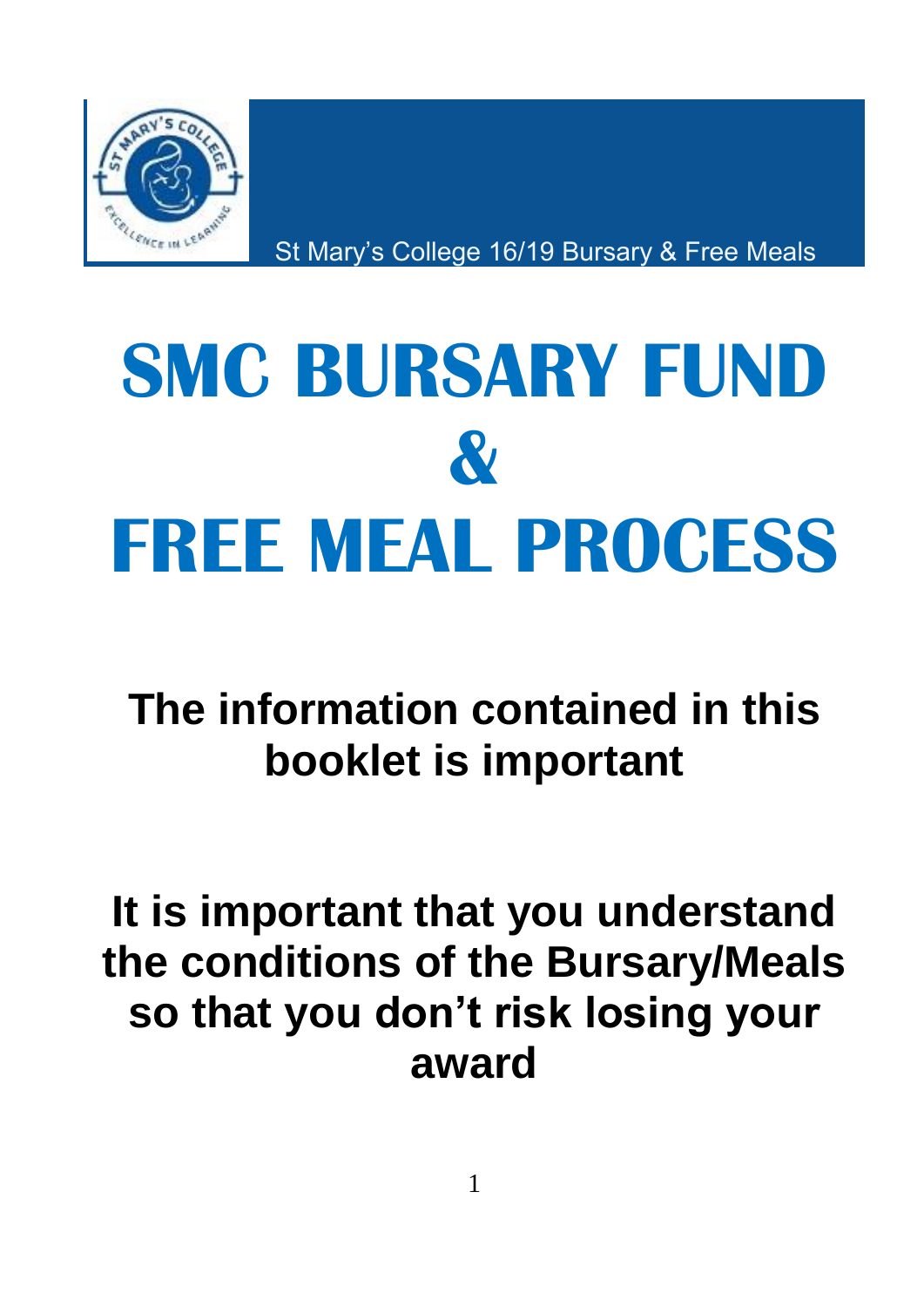### BURSARY/FREE MEALS

In order to receive your award, you must:

- Attend all your timetabled classes including Tutorial.
- Meet the standards of behaviour and effort as set out in the Code of Conduct and Attendance Policy.
- Email proof of your bank account details to [Bursary@stmarysblackburn.ac.uk](mailto:Bursary@stmarysblackburn.ac.uk)
- Funds for Free Meals will be credited via electronic credit on your Student ID, voucher or BACS transfer to the value of £2.41 a day.

### RECEIVING BURSARY AWARDS

- Authorisation of awards is based on attendance at all timetabled classes and behaviour.
- Your attendance is taken from class registers.
- If you have any unauthorised absence during the week, payment will not be approved.
- If the Senior Safeguarding and Disciplinary Officer is notified by tutor/teacher of standards of behaviour not being met, awards will not be approved.
- Meals will only be funded on the days you are in College / undertaking placement / College trips. You must notify Mrs Lakhi if you are off-site as part of your study programme so that arrangements can be made.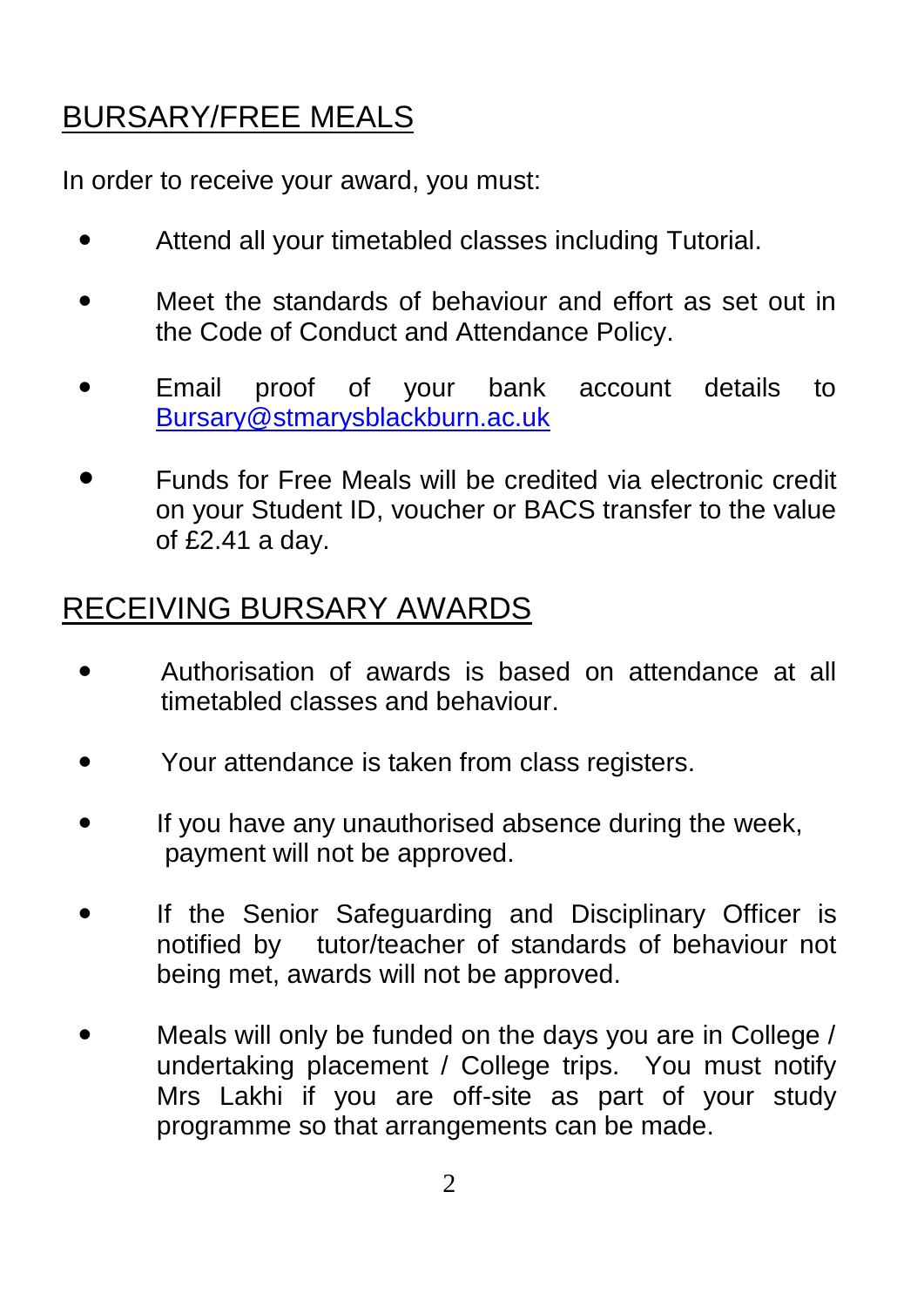# ABSENCES FROM COLLEGE

 Absences from classes that occur as part of your course will be approved by the College e.g., study leave, exams, college trips, placements but it is in your interest to notify Mrs Lakhi and your teachers that you will be absent and the reason for this.

#### **Attendance below 93% may result in the bursary awards being withdrawn or withheld.**

 Non-attendance due to sickness will not be authorised unless you have a medical condition.

*The exceptions to this rule are:-*

*Students with ongoing medical conditions, but medical evidence will need to be provided.*

Genuine Exceptional Circumstances to be agreed at the discretion of the College e.g. the student who attends College but is sent home through illness by a First Aider. The student MUST ensure Mrs Lakhi is notified.

- If you have a medical condition that might contribute to more periods of absence, this should be declared on the bursary application form, and medical evidence in support of this must be emailed to [Bursary@stmarysblackburn.ac.uk](mailto:Bursary@stmarysblackburn.ac.uk)
- Doctor, Dentist or Optician appointments should be made outside of your timetabled hours – these will not be authorised. For hospital appointments, you will need to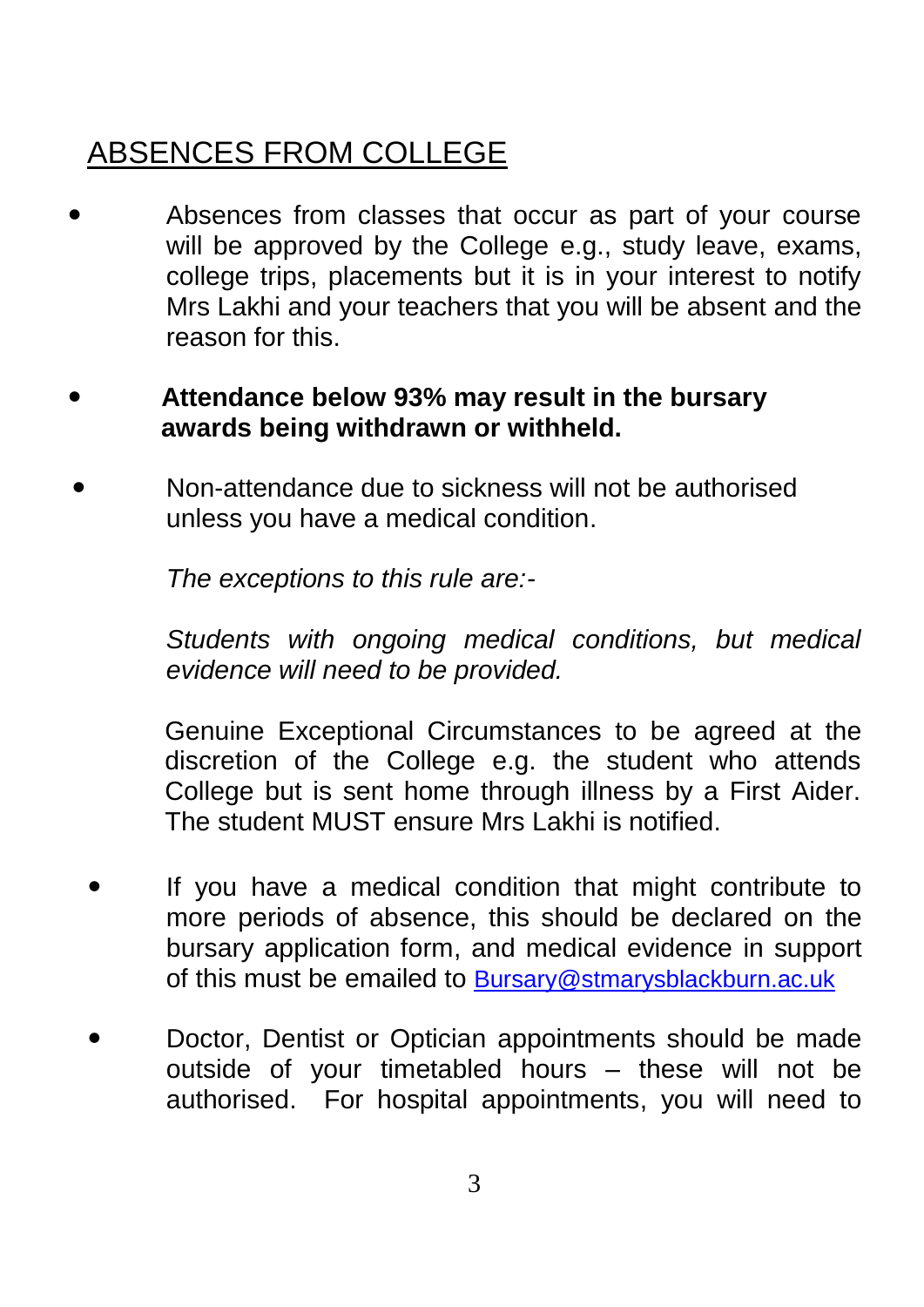email [c.willoughby@stmarysblackburn.ac.uk](mailto:c.willoughby@stmarysblackburn.ac.uk) with a medical appointment letter/card.

- REGULAR ROUTINE MEDICAL APPOINTMENTS ARE NOT ACCEPTABLE AS REASONS FOR MISSING CLASSES AND WILL NOT BE AUTHORISED.
- Holidays should not be taken during term time and absences for this reason will not be authorised. Students/parents wishing to take holidays during term time must write to Mrs Willoughby requesting permission to be absent.
- Awards will not be made during periods of maternity or paternity leave.

#### LATENESS

- Registers are marked at the start of each class. If you arrive late you will have already been marked absent. You should ensure that you speak to your teacher at the end of that class who will amend your mark if he/she considers it appropriate. Persistently arriving to class more than 5 minutes late without a valid reason may result in your award being withheld or withdrawn.
- If you arrive late at college through College transport problems which result in you missing a class entirely, you should report the problem, on arrival at college, to reception or email: [c.willoughby@stmarysblackburn.ac.uk](mailto:c.willoughby@stmarysblackburn.ac.uk)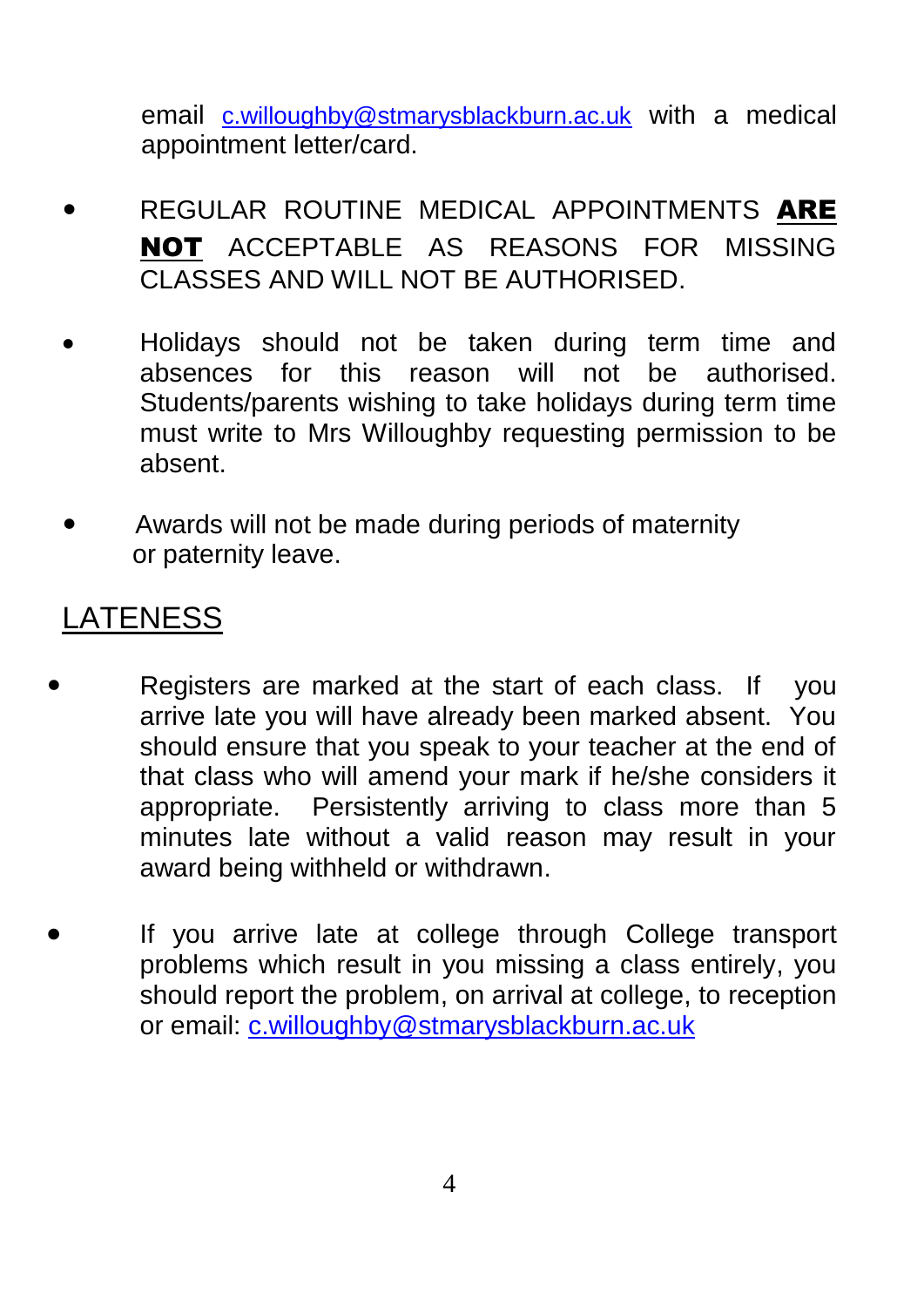#### AUTHORISING ABSENCES

Absence due to sickness will not be authorised. If your absence could not be foreseen then a parent/guardian must notify the college by calling the student absence reporting line before 9.00am on: 01254 580464.

Telephone lines are open from 8.30am and notification must be made each morning you are absent. This does not constitute authorisation of the absence. You must email your appointment card or appointment letter for the absence to be authorised. Authorisation will be granted if the absence falls within the criteria laid down in this booklet.

#### FORESEEN ABSENCES

If an absence can be foreseen then students must apply for authorised absence in advance. It will not be acceptable to miss classes without prior notification and then to claim that the absence should be authorised.

A letter from your parent/guardian requesting absence in observance of a religious festival, funeral etc. should be emailed to [c.willoughby@stmarysblackburn.ac.uk](mailto:c.willoughby@stmarysblackburn.ac.uk)

 Authorisation of any other absences will be dependent upon the provision of supporting evidence e.g. a letter notifying you of a driving test appointment, a hospital letter stating an appointment time, a university open day or interview etc. This should be emailed to [c.willoughby@stmarysblackburn.ac.uk](mailto:c.willoughby@stmarysblackburn.ac.uk) prior to the event, and if that isn't possible, then within 2 days of the event.

It is your responsibility to inform your teachers and tutor of the classes you will miss.